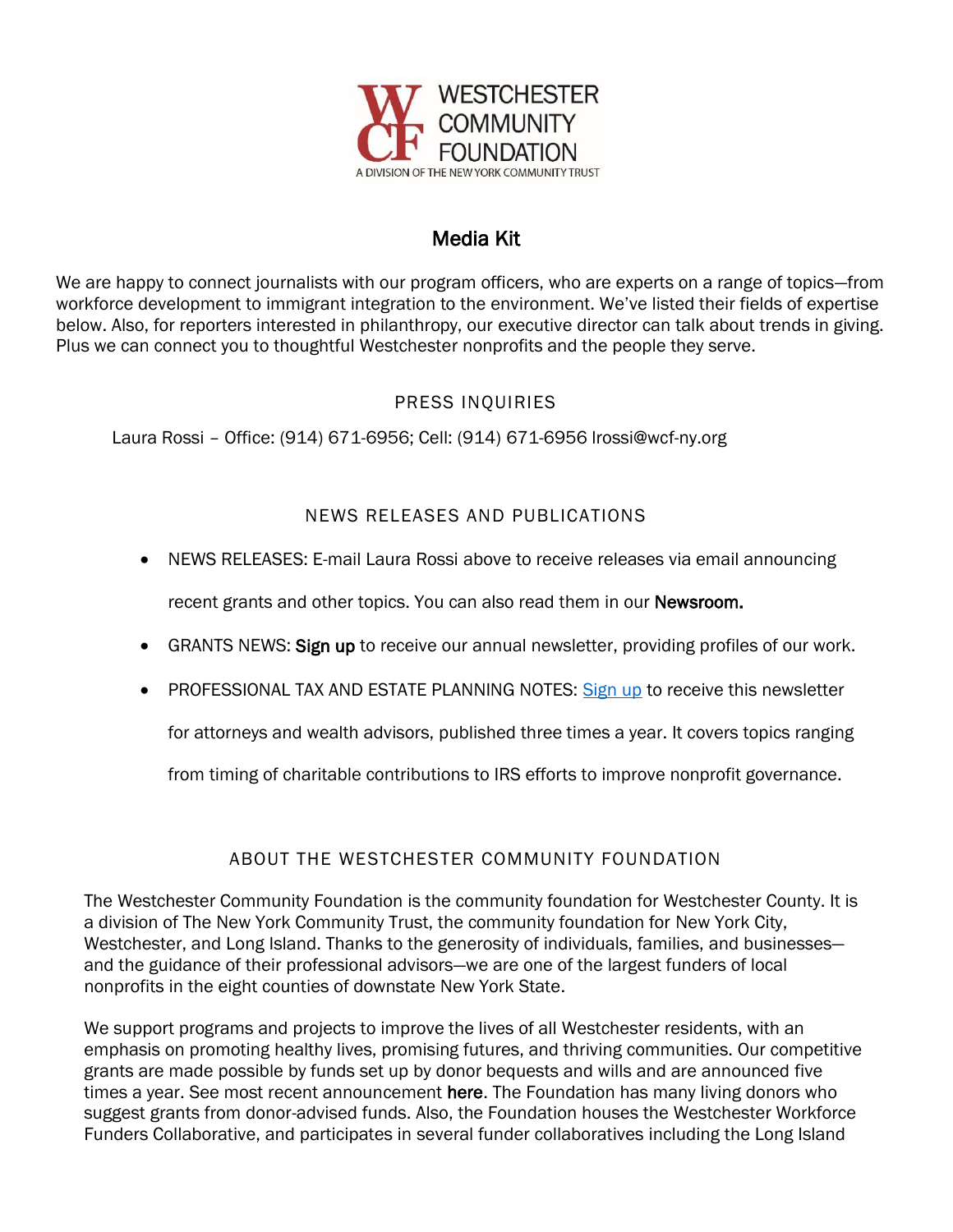Sound Funders Collaborative and the Census Equity Fund. They combine the thinking and resources of several foundations and make grants throughout the year.

### FINANCIAL INFORMATION

You can find updated financial statements of The New York Community Trust in the About section [of our website.](https://www.nycommunitytrust.org/about/financial-information/)

### HISTORICAL HIGHLIGHTS

- In 1924, The New York Community Trust was formed by 11 banks to more effectively make grants from charitable trusts they held. Though it was one of the first community foundations, today, it is one of more than 700 throughout the country.
- In 1931, The Trust created the first donor-advised fund. William Barstow wanted to actively give back during his lifetime but didn't want to create a private foundation; he also wanted to leave a permanent legacy. The Trust created the first donor-advised fund for him.
- To make sure nonprofit organizations serving our contiguous suburbs flourish, The New York Community Trust created the Westchester Community Foundation in 1975 and the Long Island Community Foundation in 1978.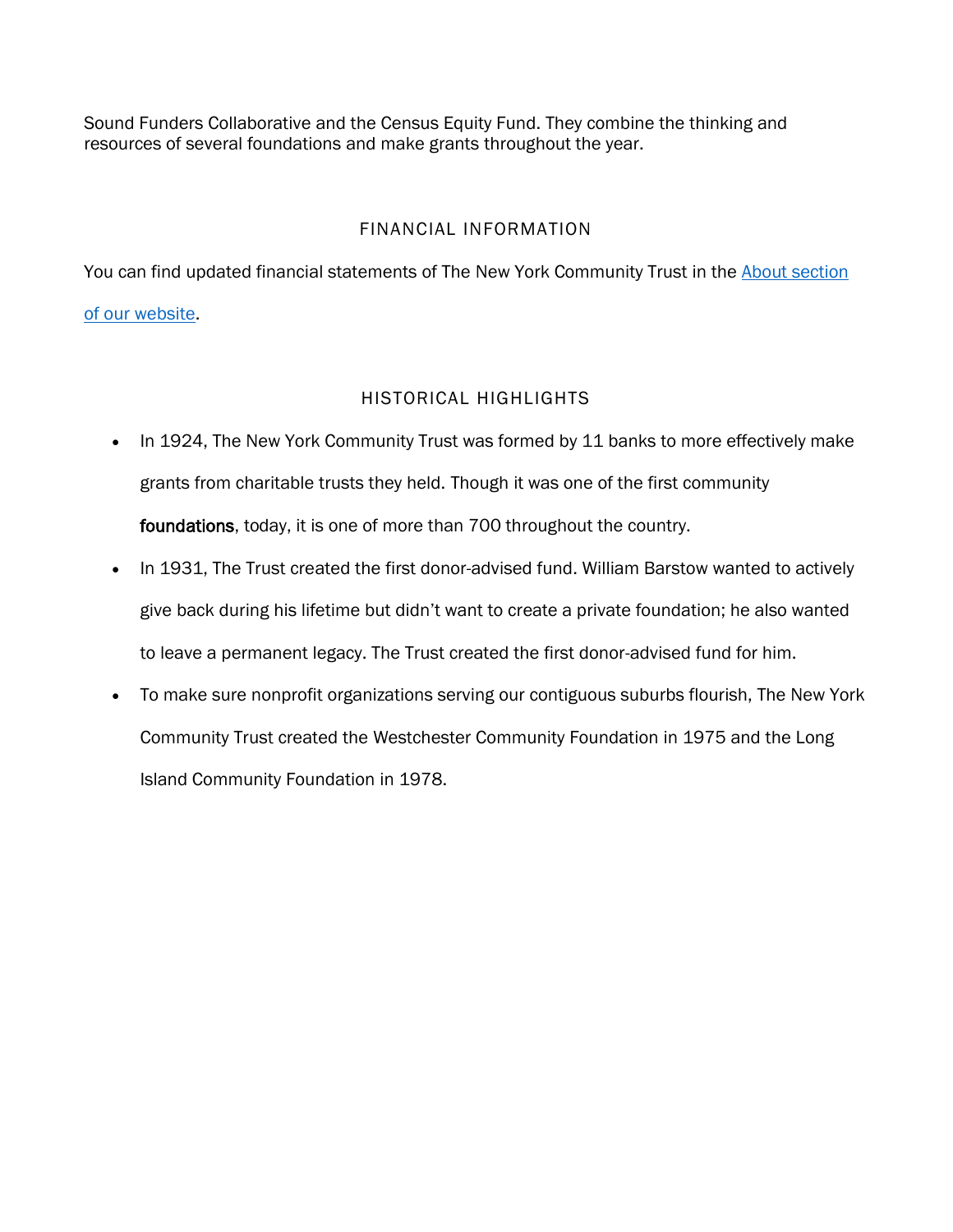### OUR EXPERTISE

| <b>ISSUES (See staff bios at bottom)</b>                    |                                                                                                                                             |
|-------------------------------------------------------------|---------------------------------------------------------------------------------------------------------------------------------------------|
| <b>ARTS &amp; CULTURE   Robin Melén</b>                     | HEALTH - BEHAVIORIAL/MENTAL HEALTH   Robin<br>Melén<br><b>HUMAN SERVICES</b>   Tara Seeley<br><b>IMMIGRATION</b>   Tara Seeley              |
| <b>CENSUS   Robin Melén</b>                                 |                                                                                                                                             |
| <b>CHARITABLE NEW YORKERS   Laura Rossi</b>                 |                                                                                                                                             |
| <b>CIVIC AFFAIRS</b>   Tara Seeley                          |                                                                                                                                             |
| <b>CLIMATE CHANGE &amp; SUSTAINABILITY   Tara</b><br>Seeley | <b>LEGAL ISSUES (Estate Planning, Wills, Charitable</b><br>Giving)   Carrie Trowbridge, General Counsel,<br><b>New York Community Trust</b> |
| <b>COMMUNITY DEVELOPMENT   Tara Seeley</b>                  | <b>LEGAL SERVICES</b>   Tara Seeley<br><b>NONPROFIT CAPACITY NEEDS   Robin Melén</b>                                                        |
| <b>DONOR-ADVISED FUNDS   Laura Rossi</b>                    |                                                                                                                                             |
| <b>JUVENILE JUSTICE   Robin Melén</b>                       | <b>PHILANTHROPY (General)   Laura Rossi</b>                                                                                                 |
| <b>ENVIRONMENT   Tara Seeley</b>                            | <b>WORKFORCE DEVELOPMENT   Tara Seeley</b>                                                                                                  |
| <b>GRANTMAKING   Laura Rossi</b>                            | YOUNG WOMEN AND GIRLS   Robin Melén                                                                                                         |
|                                                             | YOUTH DEVELOPMENT   Robin Melén                                                                                                             |

#### BIOGRAPHIES

#### Laura Rossi, Esq. – Executive Director

Laura leads the Foundation's efforts to address community needs by bringing together donors, funders, nonprofit leaders, and other partners to better understand the root causes of persistent challenges and emerging needs and develop a shared approach to improving the quality of life in Westchester.

She began her career at the Foundation in 2007 as a program officer. She holds a J.D. from New York Law School and a B.A. from St. John's College in Santa Fe, NM. She is a graduate of Leadership Westchester. Prior to her career in philanthropy, she practiced law and worked for local and statewide nonprofits and taught at local colleges.

Laura is co-chair of the board of directors of Sustainable [Westchester,](https://sustainablewestchester.org/) and a board member of New [York](https://www.nyfunders.org/) Funders [Alliance.](https://www.nyfunders.org/) In 2019 she was appointed to the Westchester Housing Opportunity Commission by County Executive George Latimer.

#### Tara Seeley – Senior Program Officer

Tara manages the Foundation's grantmaking programs in the areas of workforce development and job placement, community development, access to legal services, basic human needs and self-sufficiency,